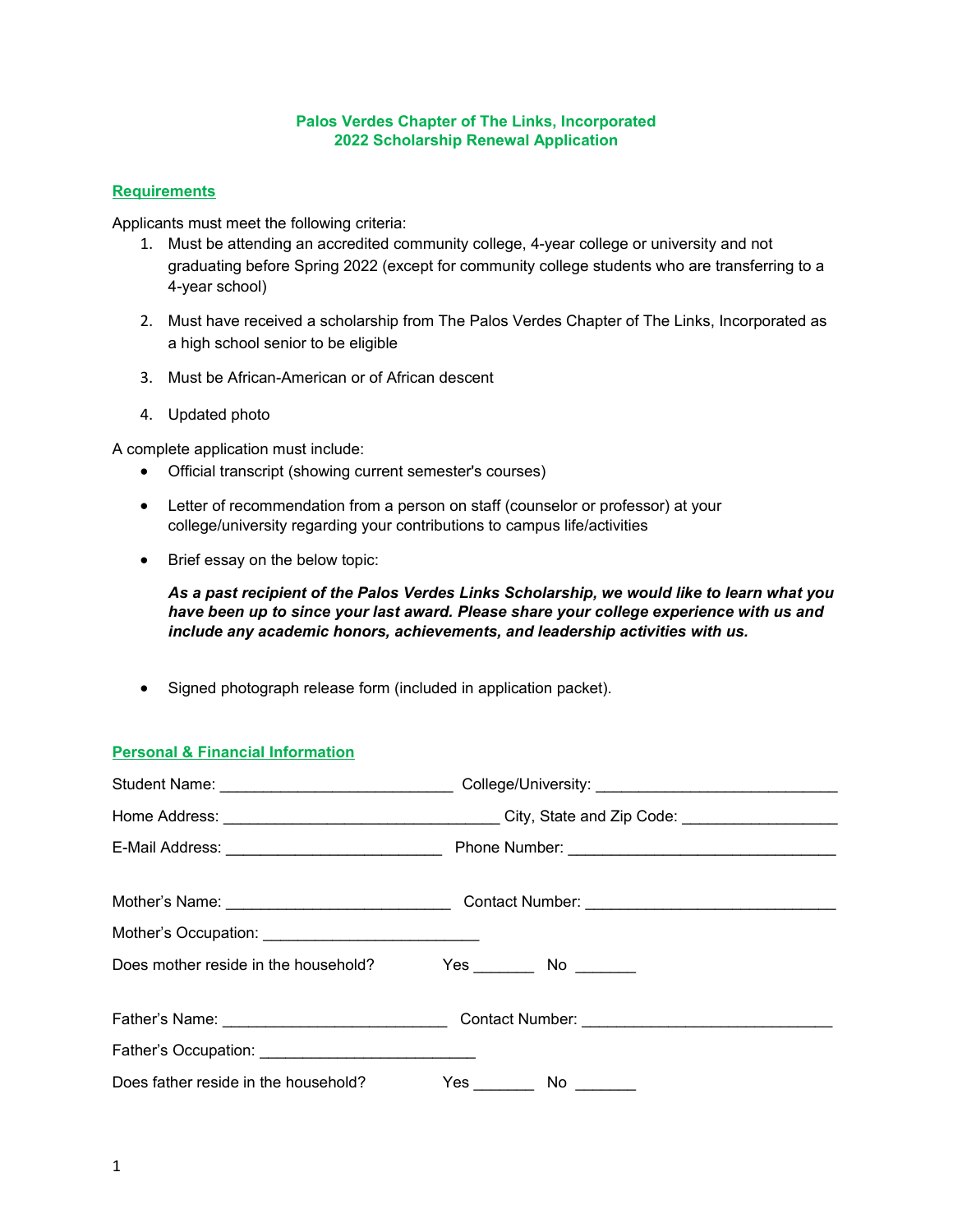Total number of dependents supported by the household in which you live (including you): \_\_\_\_\_\_\_\_

Number of siblings: \_\_\_\_\_\_\_\_\_\_\_ Number currently attending college: \_\_\_\_\_\_\_\_\_\_

| First generation college student?<br>No<br>Yes. |  |  |  |
|-------------------------------------------------|--|--|--|
|                                                 |  |  |  |

Total Amount of Annual Household Income:

## **Voluntary Information**

- 1. Ethnicity (check one)
	- Not Specified \_\_\_\_
	- Hispanic or Latino \_\_\_
	- Not Hispanic or Latino \_\_\_
	- I do not wish to provide this information
- 2. Race (Select one or more races)
	- American Indian or Alaska Native
	- Asian
	- Native Hawaiian or Other Pacific Islander
	- Black or African American \_\_\_
	- White
	- I do not wish to provide this information
- 3. Gender
	- Male \_\_\_\_
	- Female
	- Not Specified \_\_\_\_\_
	- I do not wish to provide this information  $\qquad \qquad$

### **Application Submission**

All applications must be postmarked no later than March 31, 2022

The purpose of this scholarship is to supplement your monthly expenses and if awarded, will be in the amount of \$250.

*Only completed applications will be considered.*

Please ensure that your package contains all items listed on page 1.